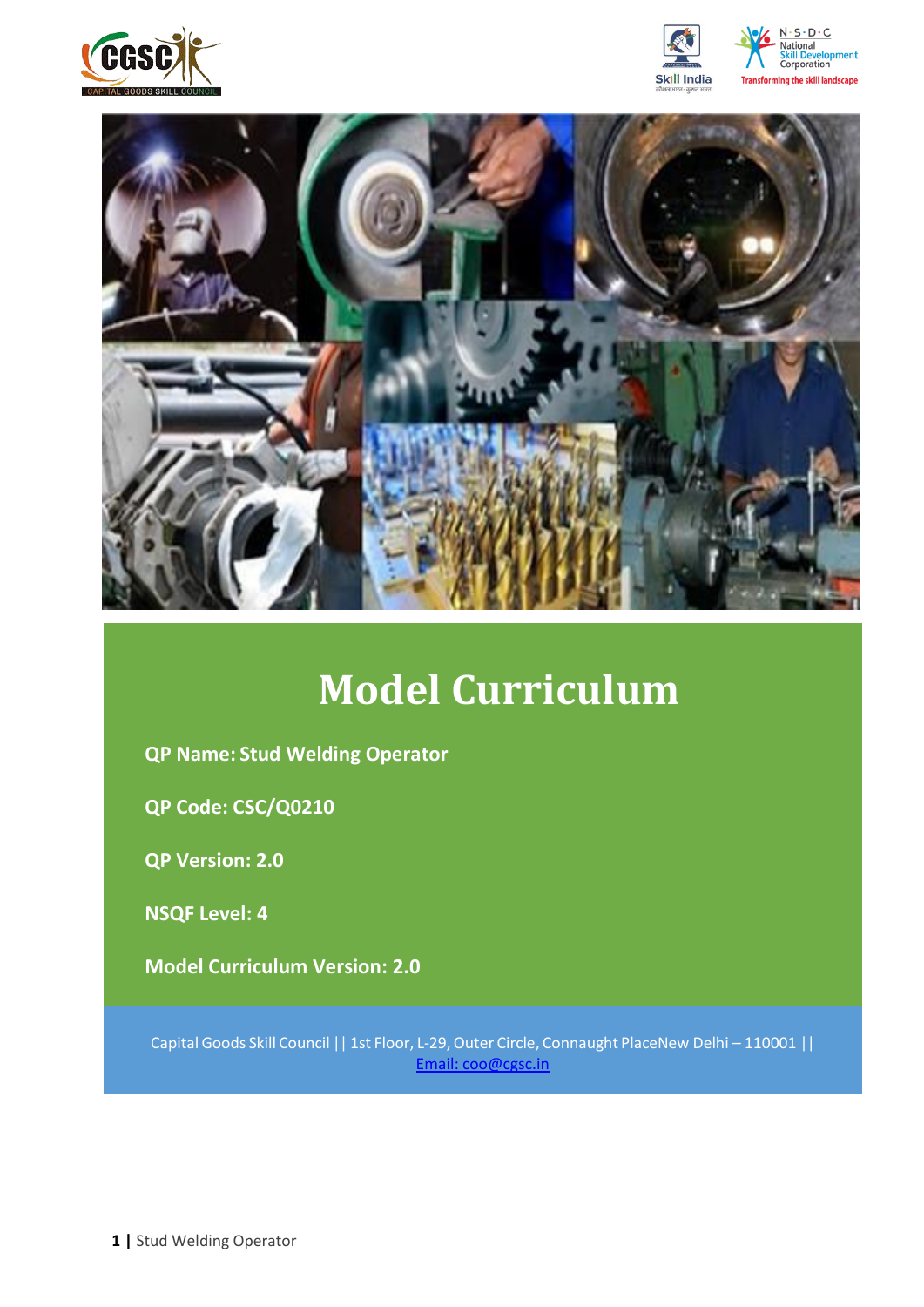



# **Table of Contents**

| Module 3: Process of coordinating with co-workers to achieve work efficiency |  |
|------------------------------------------------------------------------------|--|
|                                                                              |  |
|                                                                              |  |
|                                                                              |  |
|                                                                              |  |
|                                                                              |  |
|                                                                              |  |
|                                                                              |  |
|                                                                              |  |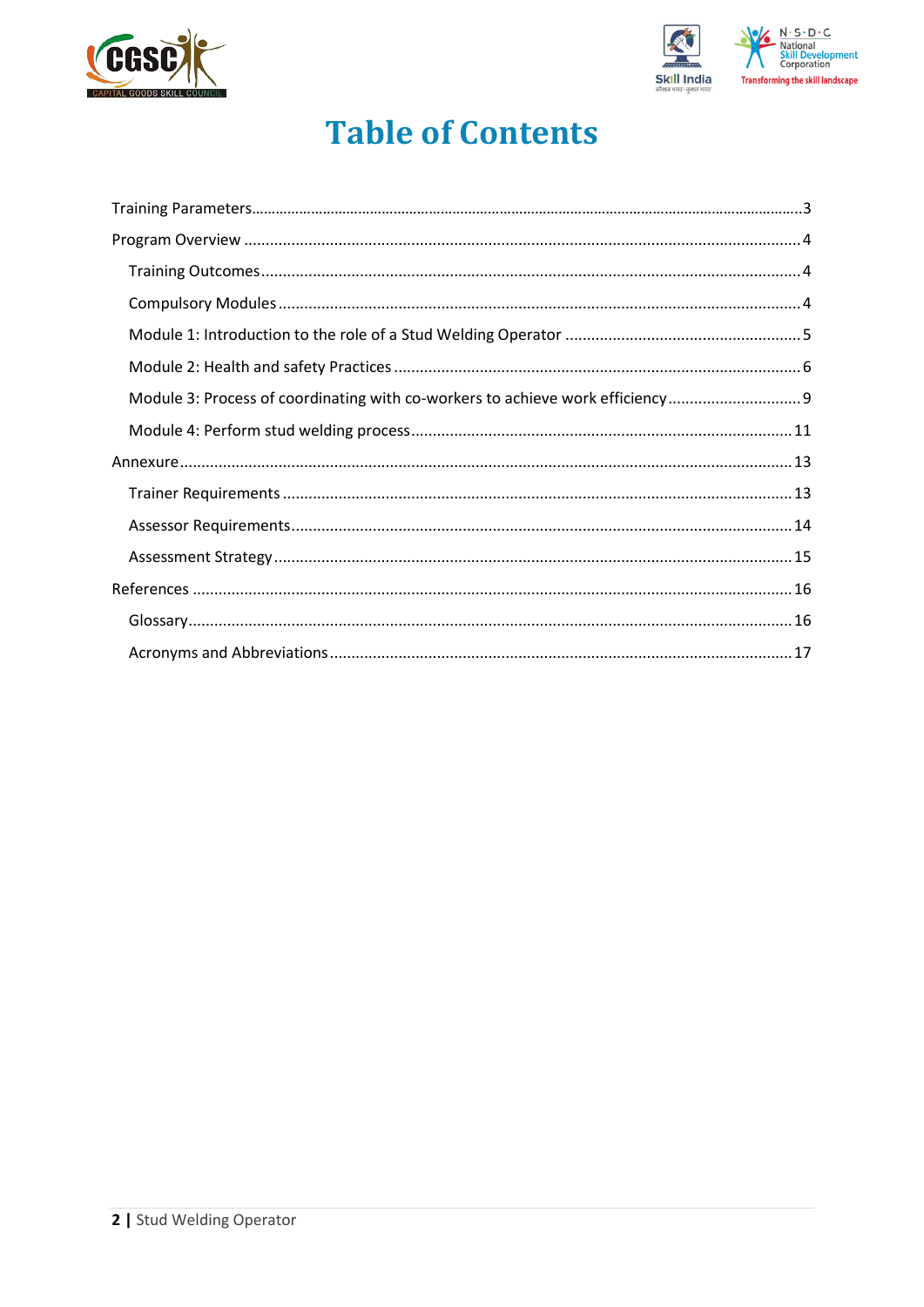<span id="page-2-0"></span>



# **Training Parameters**

| <b>Sector</b>                                                     | <b>Capital Goods</b>                                                                                                                                                                                                              |
|-------------------------------------------------------------------|-----------------------------------------------------------------------------------------------------------------------------------------------------------------------------------------------------------------------------------|
| <b>Sub-Sector</b>                                                 | 1. Machine Tools<br>2. Dies, Moulds and Press Tools<br>3. Plastics Manufacturing Machinery<br>4. Textile Manufacturing Machinery<br>5. Process Plant Machinery<br>6. Electrical and Power Machinery<br>7. Light Engineering Goods |
| <b>Occupation</b>                                                 | <b>Welding and Cutting</b>                                                                                                                                                                                                        |
| Country                                                           | India                                                                                                                                                                                                                             |
| <b>NSQF Level</b>                                                 | 4                                                                                                                                                                                                                                 |
| Aligned to NCO/ISCO/ISIC Code                                     | NCO-2015/7212.0300                                                                                                                                                                                                                |
| <b>Minimum Educational Qualification and</b><br><b>Experience</b> | 10th Class with 2 years of experience in the relevant field<br>Or<br><b>ITI Welding</b><br>Or<br>12th Pass with 6 Months of experience in the relevant field<br>Or<br>Manual/Shielded Metal Arc Welder Level - 3                  |
| <b>Pre-Requisite License or Training</b>                          | <b>NA</b>                                                                                                                                                                                                                         |
| <b>Minimum Job Entry Age</b>                                      | 18 years                                                                                                                                                                                                                          |
| <b>Last Reviewed On</b>                                           | 31/03/2022                                                                                                                                                                                                                        |
| <b>Next Review Date</b>                                           | 31/03/2025                                                                                                                                                                                                                        |
| <b>NSQC Approval Date</b>                                         | 31/03/2022                                                                                                                                                                                                                        |
| <b>QP Version</b>                                                 | 2.0                                                                                                                                                                                                                               |
| <b>Model Curriculum Creation Date</b>                             | 31/03/2022                                                                                                                                                                                                                        |
| Model Curriculum Valid Up to Date                                 | 31/03/2025                                                                                                                                                                                                                        |
| <b>Model Curriculum Version</b>                                   | 2.0                                                                                                                                                                                                                               |
| <b>Minimum Duration of the Course</b>                             | 390 Hours 00 Minutes                                                                                                                                                                                                              |
| <b>Maximum Duration of the Course</b>                             | 390 Hours 00 Minutes                                                                                                                                                                                                              |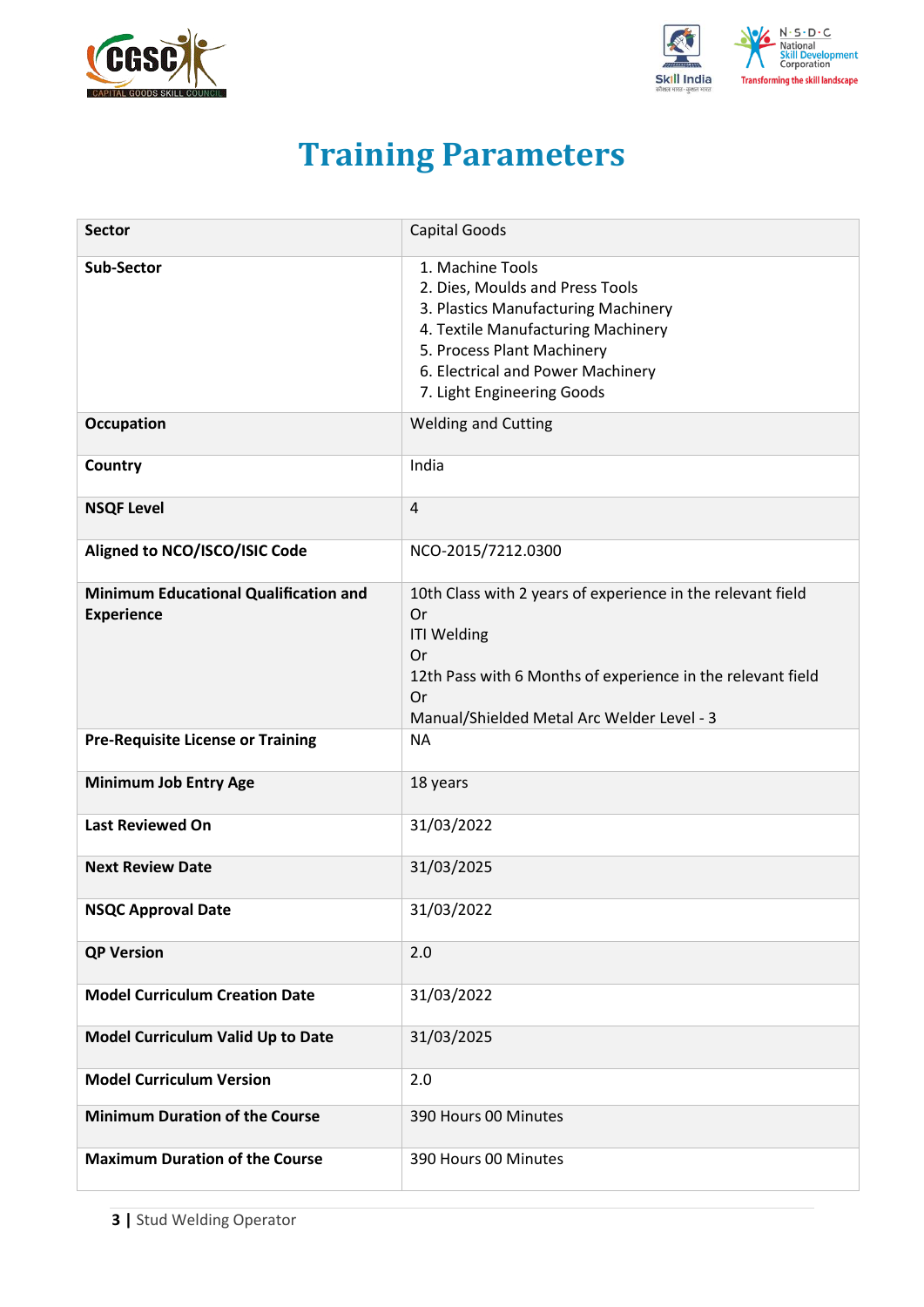



# **Program Overview**

<span id="page-3-0"></span>This section summarizes the end objectives of the program along with its duration.

### <span id="page-3-1"></span>**Training Outcomes**

<span id="page-3-2"></span>At the end of the program, the learner should have acquired the listed knowledge and skills.

- Perform preparatory activities such as identification of raw material, tools and equipment, lifting of workpiece, inspection of tools and equipment etc.
- Perform stud welding process by following organisational procedure.
- Perform post-welding operations such as inspection, quality check, cleaning etc.
- Work effectively and efficiently as per schedules and timelines.
- Implement safety practices.
- Optimize the use of resources to ensure less wastage and maximum conservation.

### **Compulsory Modules**

The table lists the modules and their duration corresponding to the Compulsory NOS of the QP.

| <b>NOS and Module Details</b>                                                                                            | <b>Theory</b><br><b>Duration</b> | <b>Practical</b><br><b>Duration</b> | On-the-Job<br><b>Training</b><br><b>Duration</b><br>(Mandatory) | On-the-Job<br><b>Training Duration</b><br>(Recommended) | <b>Total</b><br><b>Duration</b> |
|--------------------------------------------------------------------------------------------------------------------------|----------------------------------|-------------------------------------|-----------------------------------------------------------------|---------------------------------------------------------|---------------------------------|
| <b>Bridge Module</b>                                                                                                     |                                  |                                     |                                                                 |                                                         |                                 |
| Module 1: Introduction to the<br>role of a Stud Welding<br>Operator                                                      | 8:00                             | 0:00                                | 0:00                                                            | 00:00                                                   | 8:00                            |
| CSC/N1335 - Follow the<br>health and safety practices<br>at work<br><b>NOS Version-2.0</b><br><b>NSQF Level-3</b>        | 20:00                            | 40:00                               | 0:00                                                            | 0:00                                                    | 60:00                           |
| Module 2: Health and safety<br>practices                                                                                 | 20:00                            | 40:00                               | 0:00                                                            | 00:00                                                   | 60:00                           |
| CSC/N1336 - Coordinate<br>with co-workers to achieve<br>work efficiency<br><b>NOS Version-2.0</b><br><b>NSQF Level-3</b> | 20:00                            | 30:00                               | 0:00                                                            | 00:00                                                   | 50:00                           |
| Module 3: Process of<br>coordinating with co-workers<br>to achieve work efficiency                                       | 20:00                            | 30:00                               | 0:00                                                            | 00:00                                                   | 50:00                           |
| CSC/N0210 - Weld stud<br>joints by stud welding<br>process<br>NOS Version No. - 2.0<br>NSQF Level - 4                    | 72:00                            | 200:00                              | 0:00                                                            | 00:00                                                   | 272:00                          |
| Module 4: Perform stud<br>welding process                                                                                | 72:00                            | 200:00                              | 0:00                                                            | 00:00                                                   | 272:00                          |
| <b>Total Duration</b>                                                                                                    | 120:00                           | 270:00                              | 0:00                                                            | 00:00                                                   | 390:00                          |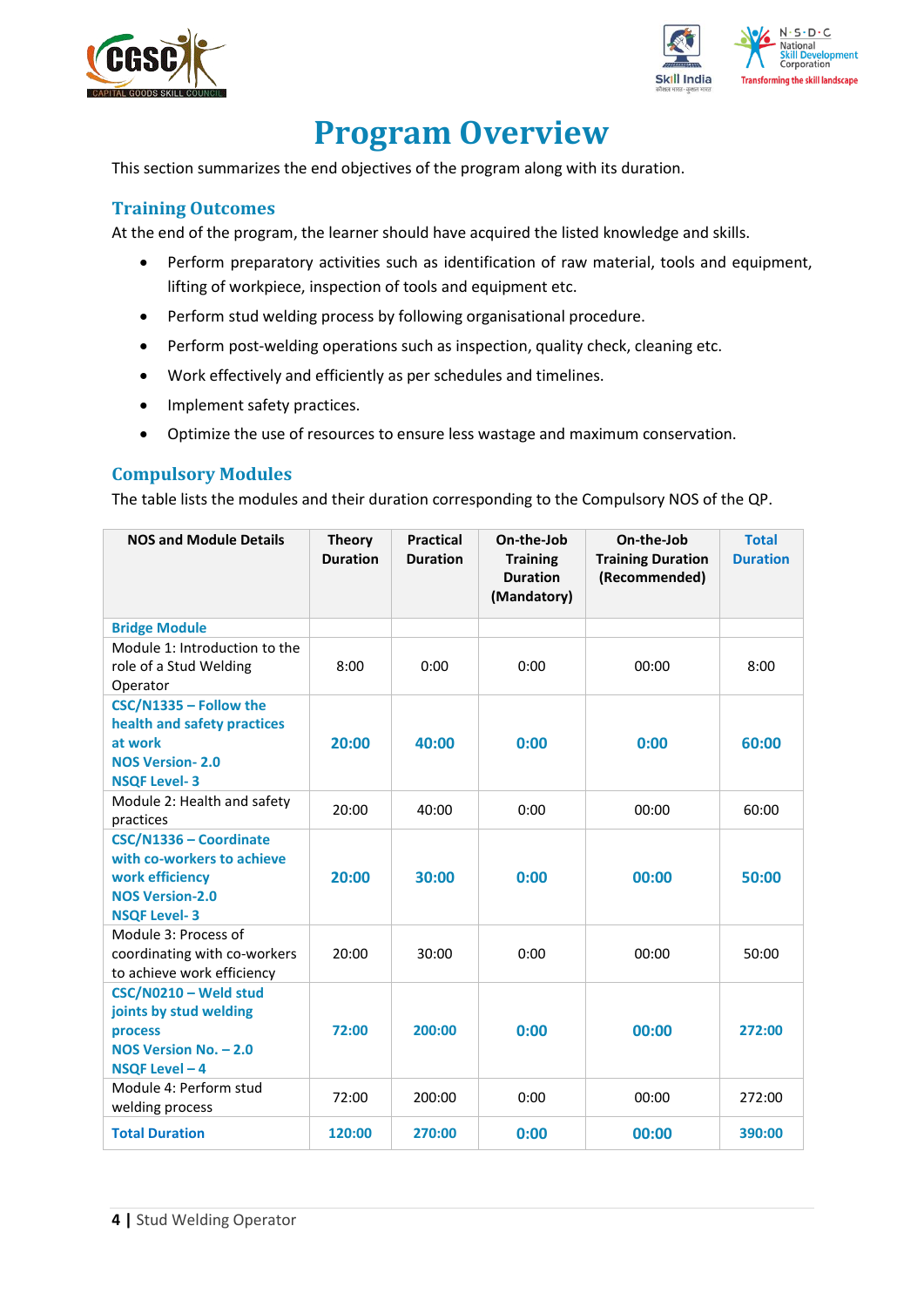



# **Module Details**

## **Module 1: Introduction to the role of a Stud Welding Operator**

### *Bridge module*

### **Terminal Outcomes:**

• Discuss the role and responsibilities of a Stud Welding Operator.

| Duration: 08:00                                                                                                                                                                                                                                                                        | Duration: 00:00                          |
|----------------------------------------------------------------------------------------------------------------------------------------------------------------------------------------------------------------------------------------------------------------------------------------|------------------------------------------|
| Theory - Key Learning Outcomes                                                                                                                                                                                                                                                         | <b>Practical - Key Learning Outcomes</b> |
| List the role and responsibilities of a Stud<br>٠<br><b>Welding Operator.</b><br>Discuss the job opportunities of a Stud<br>٠<br>Welding Operator.<br>Describe the size and scope of the capital<br>٠<br>good industry and its sub-sectors.<br>Explain about Indian capital goods<br>٠ |                                          |
| manufacturing market.<br>Discuss the standards and procedures<br>involved in the different operations of<br>welding.<br><b>Classroom Aids:</b>                                                                                                                                         |                                          |
| Whiteboard, marker pen, projector, standard checklists and schedules                                                                                                                                                                                                                   |                                          |
| <b>Tools, Equipment and Other Requirements</b>                                                                                                                                                                                                                                         |                                          |
|                                                                                                                                                                                                                                                                                        |                                          |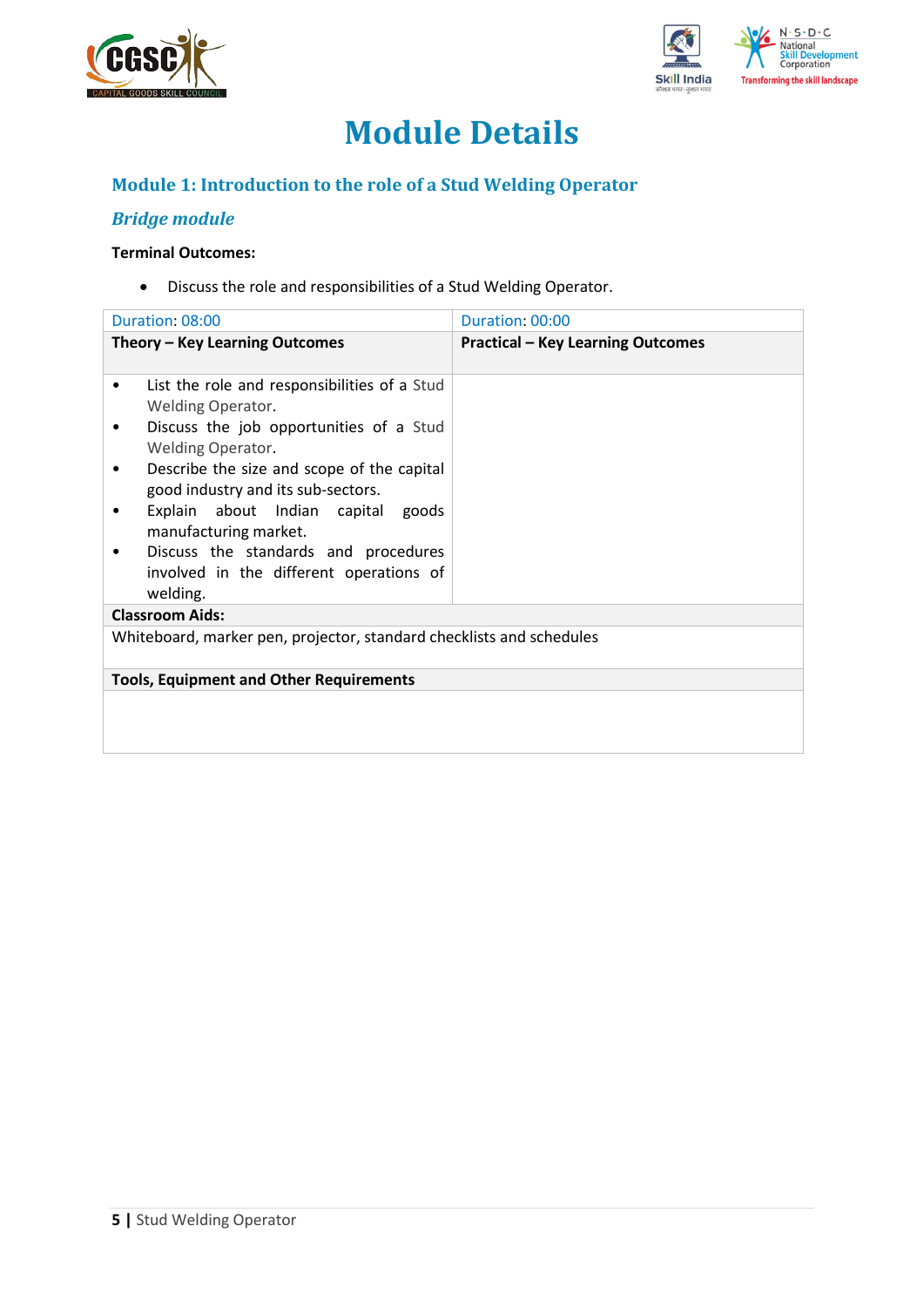



# **Module 2: Health and safety Practices** *Mapped to CSC/N1335 v2.0*

#### **Terminal Outcomes:**

- Demonstrate ways to maintain personal health and safety.
- Describe the process of assisting in hazard management.
- Explain how to check the first aid box, firefighting and safety equipment.
- Describe the process of assisting in waste management.
- Explain the importance of following the fire safety guidelines.
- Explain the importance of following the emergency and first-aid procedures.
- Demonstrate the process of carrying out relevant documentation and review.

| Duration: 20:00                                                                                                                                                                                                                                                                                                                                                                                                                                                                                                                                                                                                                                                                                                                                                                                                                                                                                                                                                                                                                                                                                                                                                                                                                                                                                                                                                                                                                                                                                                                                             | Duration: 40:00                                                                                                                                                                                                                                                                                                                                                                                                                                                                                                                                                                                                                                                                                                                                                                                                                                                                                                                                                                                                                                                  |
|-------------------------------------------------------------------------------------------------------------------------------------------------------------------------------------------------------------------------------------------------------------------------------------------------------------------------------------------------------------------------------------------------------------------------------------------------------------------------------------------------------------------------------------------------------------------------------------------------------------------------------------------------------------------------------------------------------------------------------------------------------------------------------------------------------------------------------------------------------------------------------------------------------------------------------------------------------------------------------------------------------------------------------------------------------------------------------------------------------------------------------------------------------------------------------------------------------------------------------------------------------------------------------------------------------------------------------------------------------------------------------------------------------------------------------------------------------------------------------------------------------------------------------------------------------------|------------------------------------------------------------------------------------------------------------------------------------------------------------------------------------------------------------------------------------------------------------------------------------------------------------------------------------------------------------------------------------------------------------------------------------------------------------------------------------------------------------------------------------------------------------------------------------------------------------------------------------------------------------------------------------------------------------------------------------------------------------------------------------------------------------------------------------------------------------------------------------------------------------------------------------------------------------------------------------------------------------------------------------------------------------------|
| Theory - Key Learning Outcomes                                                                                                                                                                                                                                                                                                                                                                                                                                                                                                                                                                                                                                                                                                                                                                                                                                                                                                                                                                                                                                                                                                                                                                                                                                                                                                                                                                                                                                                                                                                              | <b>Practical - Key Learning Outcomes</b>                                                                                                                                                                                                                                                                                                                                                                                                                                                                                                                                                                                                                                                                                                                                                                                                                                                                                                                                                                                                                         |
| Explain the recommended practices to be<br>$\bullet$<br>followed to ensure protection from<br>infections and transmission to others, such<br>as the use of hand sanitiser and face mask.<br>Explain the importance and process of<br>$\bullet$<br>checking the work conditions, assessing<br>the potential health and safety risks, and<br>take appropriate measures to mitigate<br>them.<br>Explain the importance and process of<br>$\bullet$<br>selecting and using the appropriate PPE<br>relevant to the task and work conditions.<br>Explain the recommended techniques to<br>$\bullet$<br>be followed while lifting and moving heavy<br>objects to avoid injury.<br>Explain the importance of following the<br>$\bullet$<br>manufacturer's instructions and workplace<br>safety guidelines while working on heavy<br>machinery, tools and equipment.<br>Explain the importance and process of<br>$\bullet$<br>identifying existing and potential hazards<br>at work.<br>Describe the process of assessing the<br>$\bullet$<br>potential risks and injuries associated with<br>the various hazards.<br>Explain how to prevent<br>or<br>minimise<br>$\bullet$<br>different types of hazards.<br>Explain how<br>to<br>handle<br>and<br>store<br>$\bullet$<br>hazardous materials safely.<br>Explain the importance of ensuring the<br>$\bullet$<br>first aid box is updated with the relevant<br>first aid supplies.<br>Describe the process of checking and<br>testing the firefighting and various safety<br>equipment to ensure they are in a usable | Demonstrate the use of appropriate<br>$\bullet$<br>Protective<br>Equipment<br>Personal<br>(PPE)<br>relevant to the task and work conditions.<br>Demonstrate how to handle hazardous<br>٠<br>materials safely.<br>Demonstrate the process of testing the<br>٠<br>firefighting and various safety equipment<br>to ensure they are in usable condition.<br>Demonstrate the process of recycling and<br>$\bullet$<br>disposing<br>different<br>types<br>of<br>waste<br>appropriately.<br>Demonstrate how to use the appropriate<br>$\bullet$<br>type of fire extinguisher to extinguish<br>different types of fires safely.<br>administer<br>Demonstrate<br>how<br>to<br>$\bullet$<br>appropriate first aid to the injured<br>personnel.<br>Demonstrate the process of performing<br>$\bullet$<br>Cardiopulmonary Resuscitation (CPR) on a<br>potential victim of cardiac arrest.<br>Demonstrate the process of carrying out<br>$\bullet$<br>appropriate documentation following a<br>health and safety incident at work,<br>including all the required information. |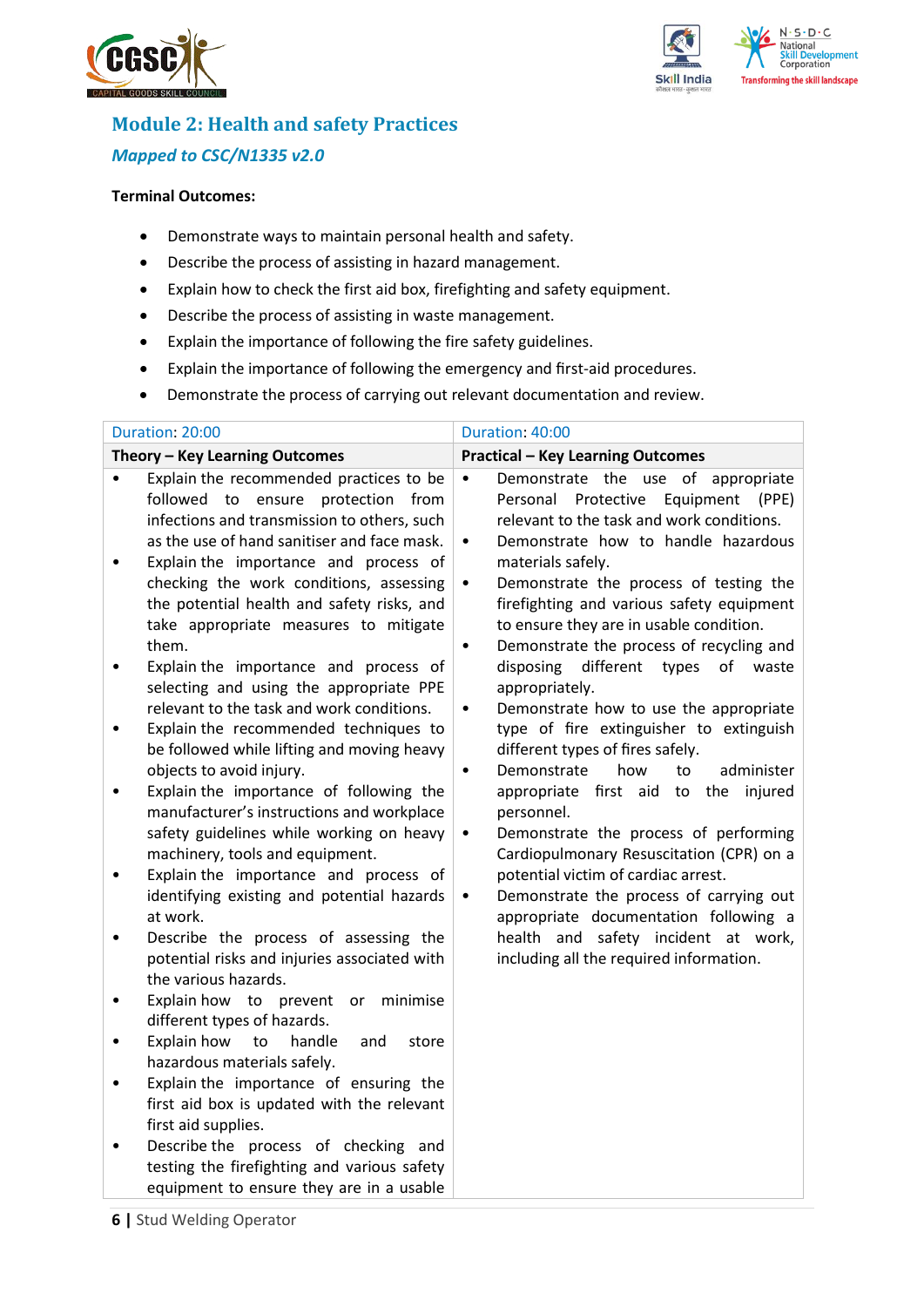





condition.

- Explain the criteria for segregating waste into appropriate categories.
- Describe the appropriate methods for recycling recyclable waste.
- Describe the process of disposing of the non-recyclable waste safely and the applicable regulations.
- Explain the use of different types of fire extinguishers to extinguish different types of fires.
- State the recommended practices to be followed for a safe rescue during a fire emergency.
- Explain how to request assistance from the fire department to extinguish a serious fire.
- Explain the appropriate practices to be followed during workplace emergencies to ensure safety and minimise loss to organisational property.
- State the common health and safety hazards present in a work environment, associated risks, and how to mitigate them.
- State the safe working practices to be followed while working at various hazardous sites and using electrical equipment.
- Explain the importance of ensuring easy access to firefighting and safety equipment.
- Explain the appropriate preventative and remedial actions to be taken in the case of exposure to toxic materials, such as poisonous chemicals and gases.
- Explain various causes of fire in different work environments and the recommended precautions to be taken to prevent fire accidents.
- Describe different methods of extinguishing fire.
- List different materials used for extinguishing fire.
- Explain the applicable rescue techniques to be followed during a fire emergency.
- Explain the importance of placing safety signs and instructions at strategic locations in a workplace and following them.
- Explain different types of first aid treatment to be provided for different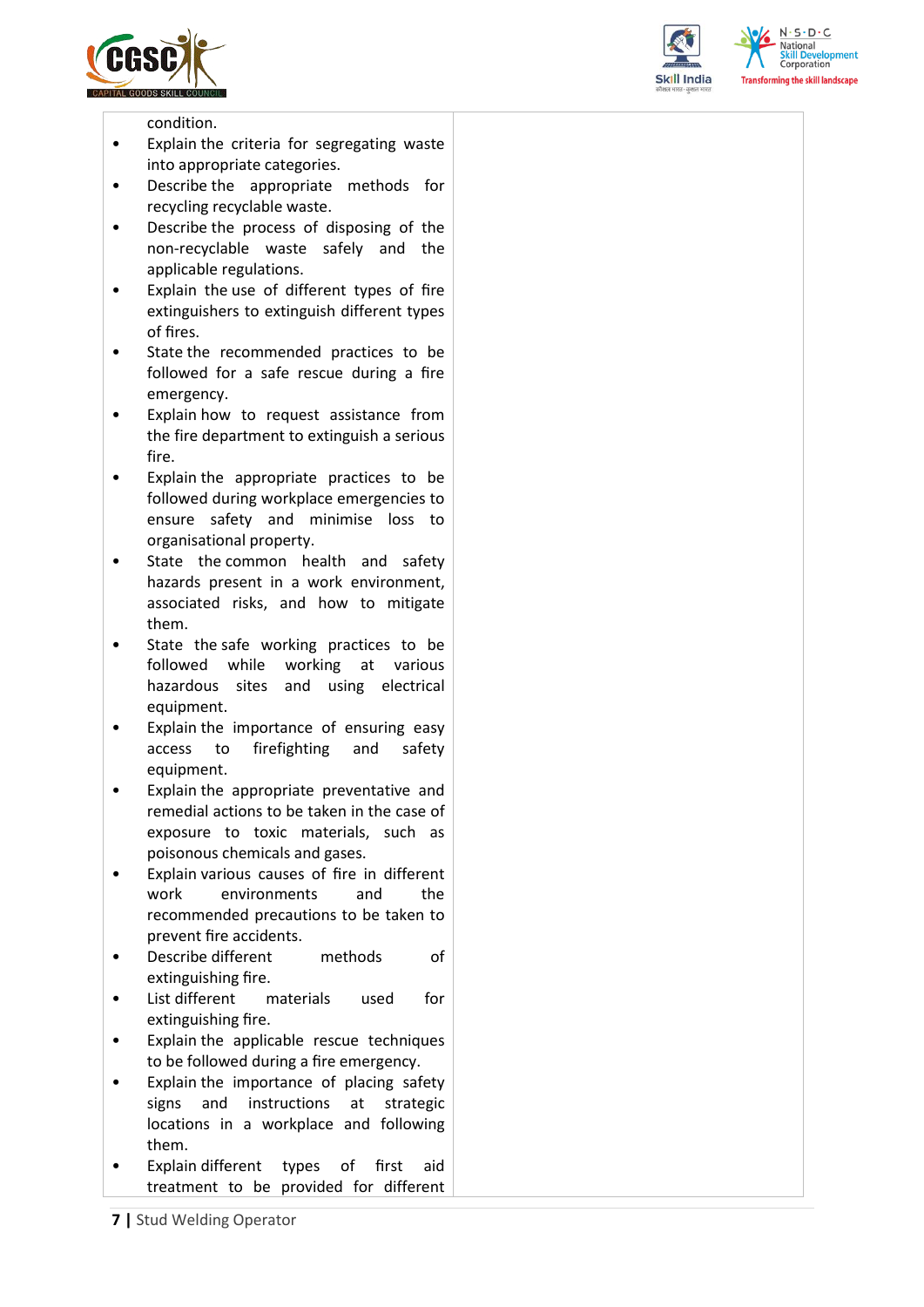



 $N \cdot S \cdot D \cdot C$ forming the skill landscape

types of injuries.

- State the potential injuries associated with incorrect manual handling.
- Explain how to move an injured person safely.
- State various hazards associated with the use of various machinery, tools, implements, equipment and materials.
- Explain the importance of ensuring no obstruction and free access to fire exits.
- Explain how to free a person from electrocution safely.
- Explain how to administer appropriate first aid to an injured person.
- Explain how to perform Cardiopulmonary Resuscitation (CPR).
- Explain the importance of coordinating with the emergency services to request urgent medical assistance for persons requiring professional medical attention or hospitalisation.
- State the appropriate documentation to be carried out following a health and safety incident at work, and the relevant information to be included.
- Explain the importance and process of reviewing the health and safety conditions at work regularly or following an incident.
- Explain the importance and process of implementing appropriate changes to improve the health and safety conditions at work.

### **Classroom Aids**

Computer, Projection Equipment, PowerPoint Presentation and Software, Facilitator's Guide, Participant's Handbook.

#### **Tools, Equipment and Other Requirements**

Personal Protective Equipment, Cleaning Equipment and Materials, Sanitizer, Soap, Mask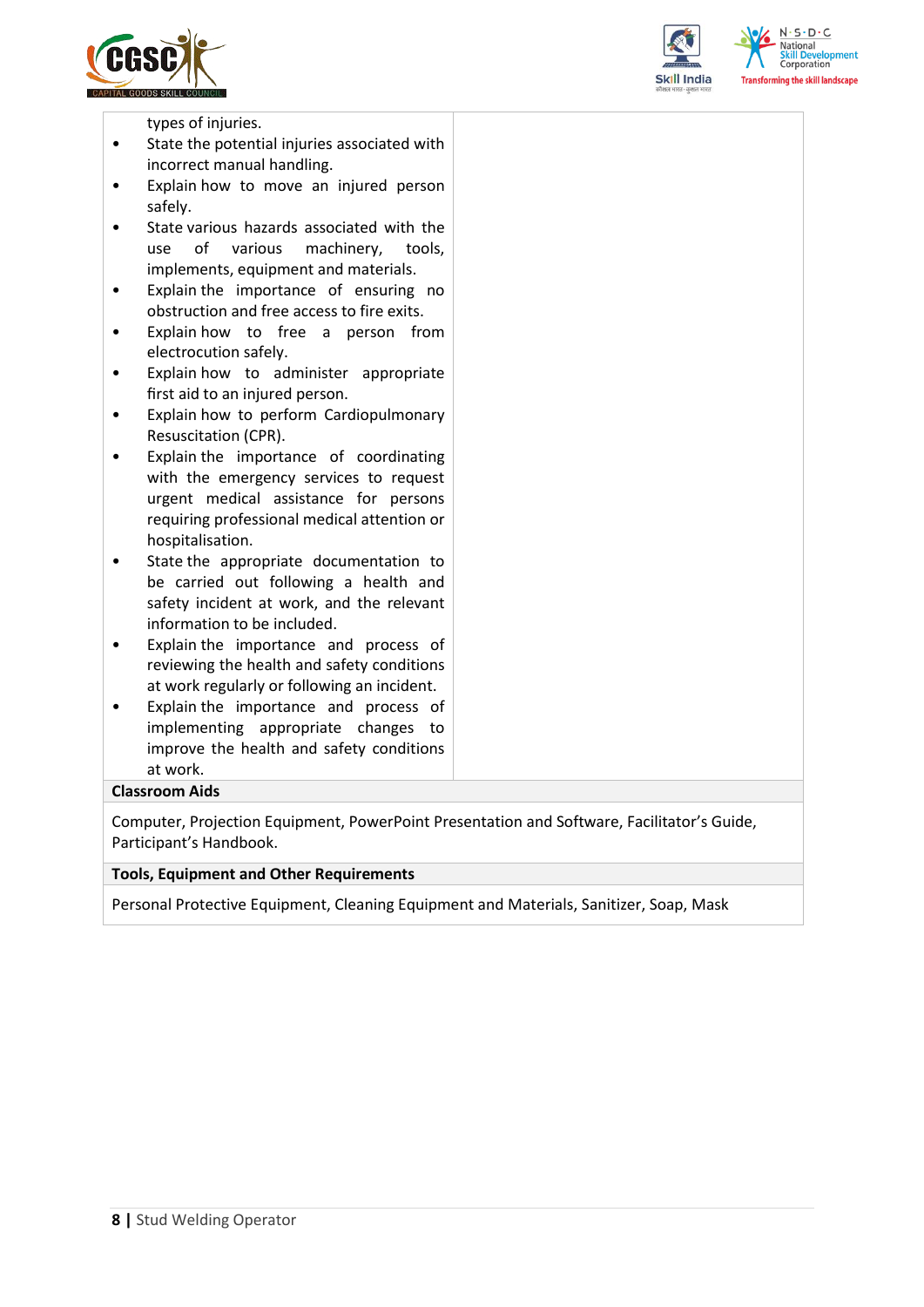



# **Module 3: Process of coordinating with co-workers to achieve work efficiency**

## *Mapped to CSC/N1336 v2.0*

### **Terminal Outcomes:**

- Demonstrate ways to work and communicate effectively with co-workers.
- Discuss ways to promote diversity and inclusion at the workplace.

|        | Duration: 20:00                                                                                                                                                                | Duration: 30:00                                                                                                                                                                                                     |
|--------|--------------------------------------------------------------------------------------------------------------------------------------------------------------------------------|---------------------------------------------------------------------------------------------------------------------------------------------------------------------------------------------------------------------|
|        | Theory - Key Learning Outcomes                                                                                                                                                 | <b>Practical - Key Learning Outcomes</b>                                                                                                                                                                            |
|        | Explain the importance and process of<br>effective communication in the workplace.<br>to<br>effective<br>Explain the<br>barriers<br>communication and how to overcome<br>them. | Demonstrate the process of preparing the<br>$\bullet$<br>relevant documents and reports as per the<br>instructions,<br>providing<br>supervisor's<br>information<br>appropriate<br>clearly<br>and<br>systematically. |
| ٠      | Explain the importance of teamwork in an<br>organisation's and individual's success.<br>Explain the importance of active listening<br>in the work environment.                 | Demonstrate how to mentor and assist<br>$\bullet$<br>subordinates in the execution of their<br>work responsibilities.<br>Demonstrate the process of using various<br>٠                                              |
| ٠<br>٠ | State the appropriate techniques to be<br>followed for active listening.<br>Explain the importance of tone and pitch                                                           | resources efficiently to ensure maximum<br>utilisation and minimum wastage.<br>Demonstrate how to communicate clearly<br>$\bullet$                                                                                  |
|        | ineffective communication.<br>Explain the importance of avoiding casual<br>expletives and unpleasant terms while<br>communicating professional circles.                        | politely<br>to<br>ensure<br>effective<br>and<br>communication with co-workers.<br>Demonstrate appropriate verbal and non-<br>$\bullet$<br>verbal communication that is respectful of                                |
|        | Explain the importance of maintaining<br>discipline and ethical behaviour at work.<br>State the<br>for<br>common<br>reasons                                                    | genders and disability.                                                                                                                                                                                             |
|        | interpersonal conflict and how to resolve<br>them.<br>Explain the importance of developing                                                                                     |                                                                                                                                                                                                                     |
| ٠      | effective<br>working<br>relationships<br>for<br>professional success.<br>Describe the process of expressing and                                                                |                                                                                                                                                                                                                     |
|        | addressing grievances appropriately and<br>effectively.                                                                                                                        |                                                                                                                                                                                                                     |
|        | Explain the importance and process of<br>planning daily tasks to ensure their timely<br>completion and efficient use of time.                                                  |                                                                                                                                                                                                                     |
|        | Explain the importance of adhering to the<br>limits of authority at work.<br>Explain the importance of following the                                                           |                                                                                                                                                                                                                     |
|        | applicable<br>quality<br>standards<br>and<br>timescales at work.                                                                                                               |                                                                                                                                                                                                                     |
|        | Explain the importance of coordinating<br>with co-workers to achieve the work<br>objectives efficiently.                                                                       |                                                                                                                                                                                                                     |
|        | Explain the<br>relevant<br>documentation<br>requirements.                                                                                                                      |                                                                                                                                                                                                                     |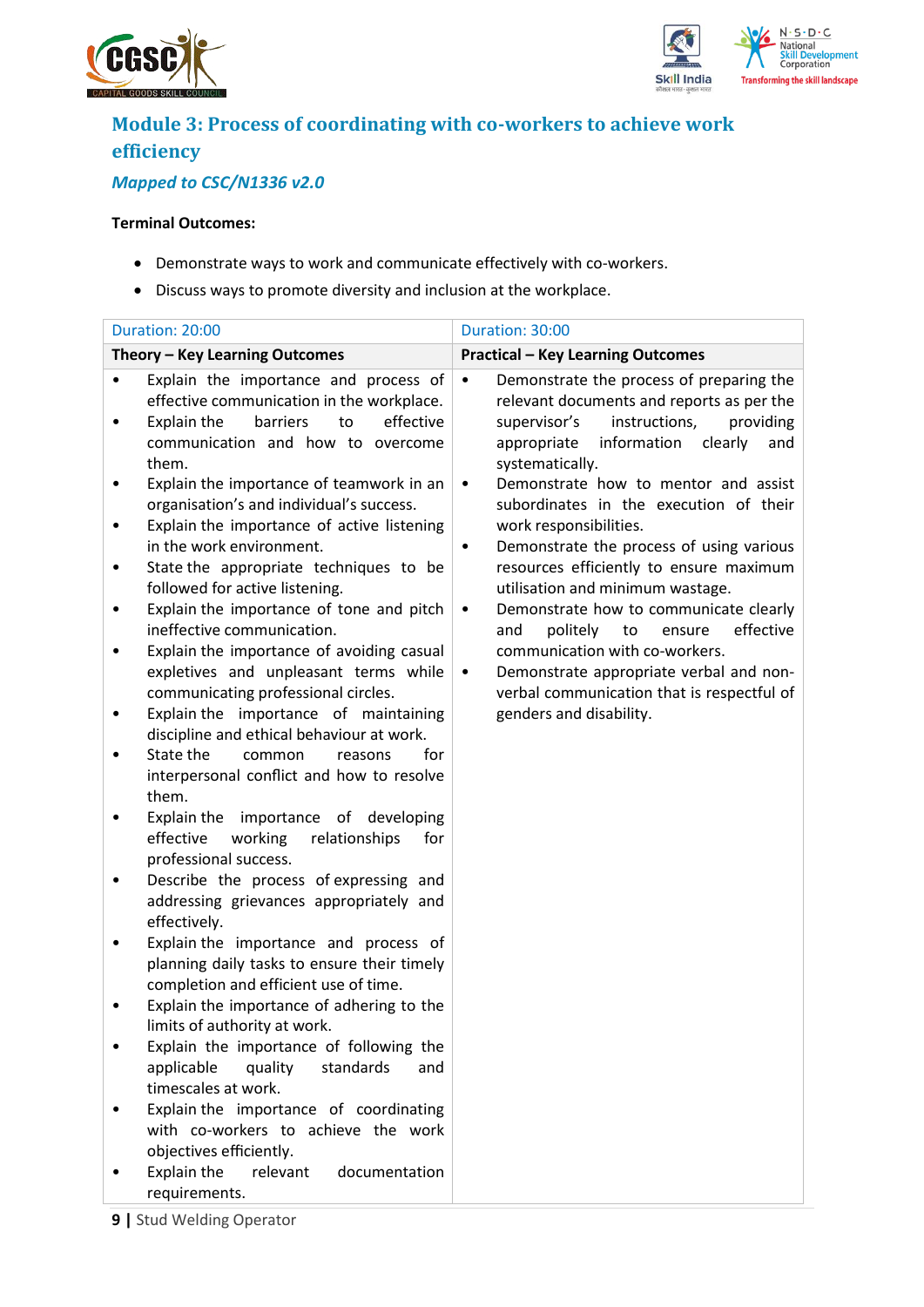



| to deal with out of authority tasks and<br>concerns.<br>Explain the importance and process of                                   |  |  |  |  |
|---------------------------------------------------------------------------------------------------------------------------------|--|--|--|--|
| mentoring and assisting subordinates in<br>execution<br>of<br>their<br>the<br>work<br>responsibilities.                         |  |  |  |  |
| Explain how to identify<br>possible<br>٠<br>disruptions to work prevent them.                                                   |  |  |  |  |
| Explain how to use various resources<br>efficiently to ensure maximum utilisation<br>and minimum wastage.                       |  |  |  |  |
| Explain the recommended practices to be<br>followed at work to avoid and resolve<br>conflicts at work.                          |  |  |  |  |
| Explain the importance and process of<br>٠<br>efficient and timely dissemination of<br>information to the authorised personnel. |  |  |  |  |
| Explain<br>the<br>procedure<br>to<br>report<br>inappropriate behaviour e.g., harassment.                                        |  |  |  |  |
| <b>Classroom Aids:</b>                                                                                                          |  |  |  |  |
| Training Kit (Trainer Guide, Presentations). Whiteboard, Marker, Projector, Laptop                                              |  |  |  |  |
|                                                                                                                                 |  |  |  |  |
| <b>Tools, Equipment and Other Requirements</b>                                                                                  |  |  |  |  |

NA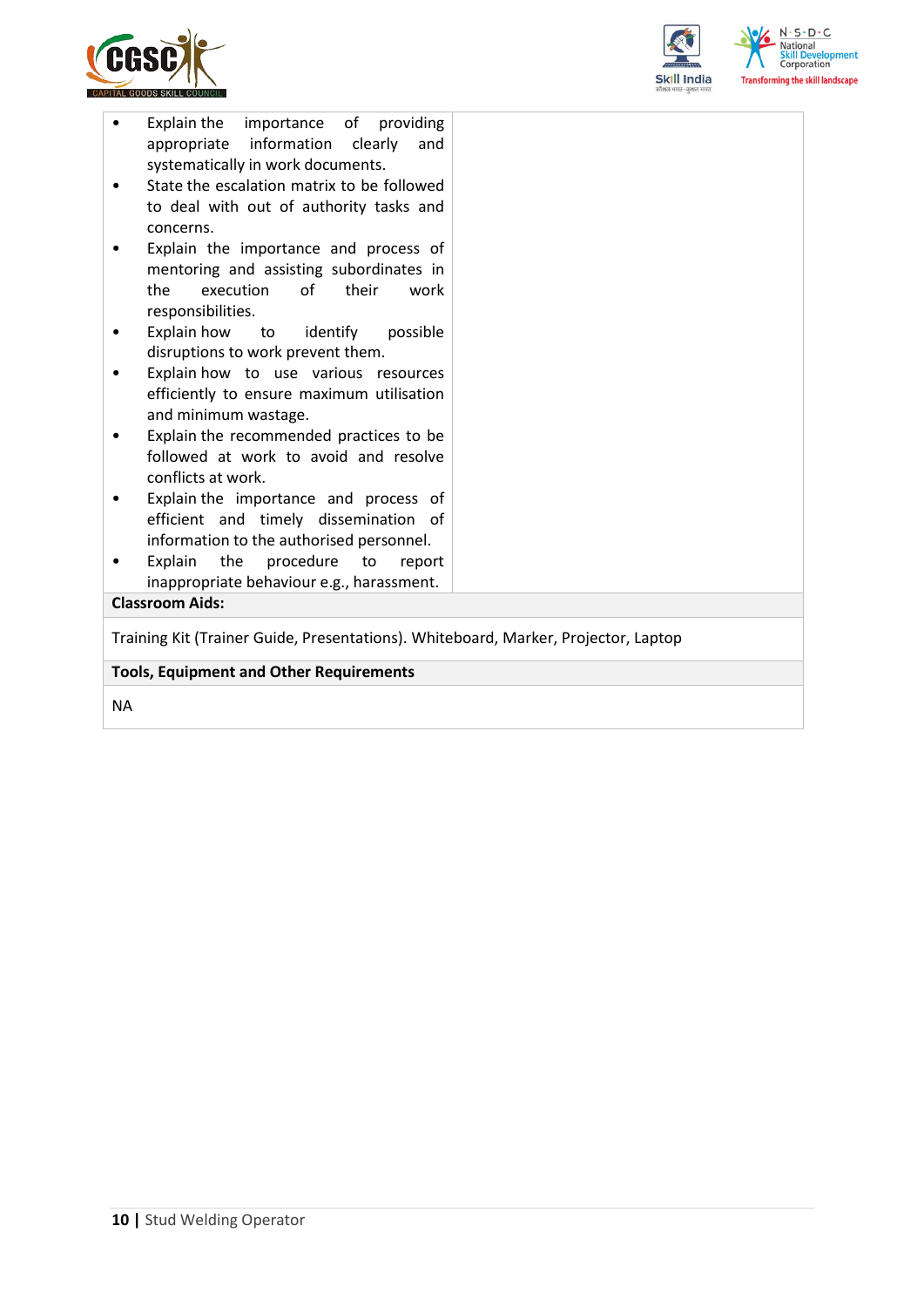



### **Module 4: Perform stud welding process**

*Mapped to CSC/N0210, v2.0*

### **Terminal Outcomes:**

- Perform the steps to carry out preparatory activities such as lifting of workpiece, inspection of tools and equipment, selection of workpiece etc.
- Demonstrate the process of stud welding.
- Perform the steps to carry out post-welding activities.

|                        | Duration: 72:00                                                                                                                                                                                                 | <b>Duration: 200:00</b>                                                                                                                                                                                |
|------------------------|-----------------------------------------------------------------------------------------------------------------------------------------------------------------------------------------------------------------|--------------------------------------------------------------------------------------------------------------------------------------------------------------------------------------------------------|
|                        | Theory - Key Learning Outcomes                                                                                                                                                                                  | <b>Practical - Key Learning Outcomes</b>                                                                                                                                                               |
| $\bullet$<br>$\bullet$ | Discuss basic principle of welding process.<br>Describe basic process of stud welding.<br>Describe different types of welds and<br>welding joints.<br>Discuss the information derived from the                  | Read the drawing and WPS for identifying<br>$\bullet$<br>work requirements.<br>Apply appropriate ways of checking the<br>$\bullet$<br>input material, tools and equipment for<br>defects before use.   |
| ٠                      | maintenance schedule and complaints<br>received, Welding Procedure Specification<br>(WPS) and engineering drawings and<br>instructions received from supervisor.<br>measuring<br>tools,<br>instruments,<br>List | Demonstrate the standard<br>operating<br>$\bullet$<br>procedure to use tools, equipment and<br>measuring instruments required during<br>job.                                                           |
|                        | equipment, accessories, consumables and<br>material required during stud<br>input<br>welding work.<br>Explain the selection criteria of tools,                                                                  | Apply appropriate methods to prepare the<br>$\bullet$<br>materials for stud welding process.<br>Show how to set the stud welding<br>٠<br>apparatus and its parameters as per the<br>work instructions. |
|                        | equipment, accessories, consumables,<br>measuring instruments and input material<br>for the stud welding work.                                                                                                  | Apply appropriate ways to check that the<br>٠<br>material,<br>parent<br>components,<br>consumables and joint preparation comply                                                                        |
| ٠                      | Describe types and thicknesses of base<br>metals for stud welding purpose.<br>Discuss the organisational process of                                                                                             | with specifications.<br>Show how to weld the test specimen of<br>$\bullet$<br>stud and record the observations and                                                                                     |
|                        | collecting and arranging tools, equipment,<br>consumables,<br>accessories,<br>measuring<br>instruments and input material from the<br>store.                                                                    | details as per SOP/WI.<br>Apply appropriate ways to test the weld<br>$\bullet$<br>specimen and record the results as per<br>SOP.                                                                       |
| ٠                      | Discuss the need of adequate supply of<br>components and consumables<br>during<br>welding.                                                                                                                      | Show how to adjust the parameters of<br>$\bullet$<br>welding machine on the basis of test<br>results.                                                                                                  |
|                        | Summarise the steps to be performed for<br>checking the input material, tools and<br>equipment before use.                                                                                                      | Show how to select positions of stud<br>$\bullet$<br>placement on the machine<br>part as<br>specified in drawing layout or provided                                                                    |
|                        | Discuss the importance of maintaining<br>welding parameters as per the Work<br>Instructions (WI) and their impact on                                                                                            | templates.<br>Employ practices to position, square and<br>٠<br>level the welding gun to base metal                                                                                                     |
|                        | quality and quantity of output product.<br>Discuss the need of welding test stud<br>specimen and testing it before starting<br>actual process.                                                                  | properly before starting the weld.<br>Demonstrate<br>organizational<br>specified<br>٠<br>procedure of stud welding process on<br>machine part and stud weld the threaded                               |
|                        | List the steps to be performed for stud<br>welding process.                                                                                                                                                     | and unthreaded fasteners of different<br>accurately<br>diameters<br>on<br>it<br>as<br>per                                                                                                              |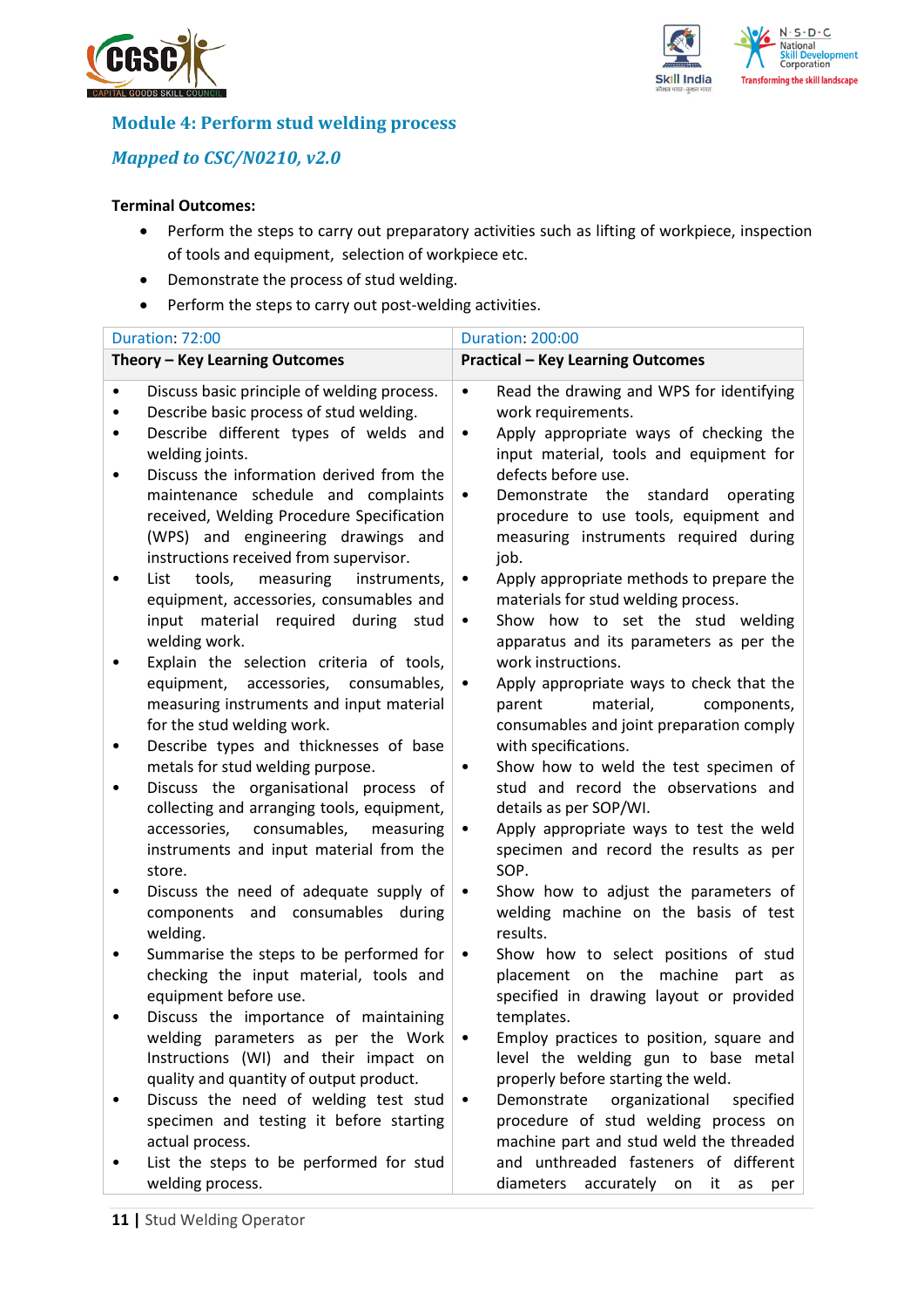





- Describe various stud welding operations to join studs on different forms of metal. • Discuss the importance of monitoring process parameters during the welding and correcting them as per the requirements. • Discuss post welding processes like inspection, cleaning, maintenance etc. • Explain methods of inspecting the quality and defects in welded studs. • Describe various testing techniques like visual, destructive and non-destructive. • Discuss the process of segregating, tagging and storing of damaged and ok workpieces as per organisational guidelines. • List different methods for disposing off waste material and scrap. • Discuss the necessary precautions to avoid any hazard and accident during welding activities. on the machine part. activities. welded studs. component. organisational guidelines. **Classroom Aids:** Whiteboard, marker pen, projector **Tools, Equipment and Other Requirements**  • Basic tool box, Work bench with vice
- Hammer, Chisel set, Centre punch 9mm x 127mm, Dividers 20 cm, Wire brush 15 cm x 3.7 mm, Spark lighter, Number punch 6 mm and letter punch 6 mm, Scriber 15 cm, Tongs holding
- Steel rule, Screw driver set, Hacksaw frame adjustable 30 cm, Magnifying glass 15 cm, Weld measuring gauge fillet and butt, file set, Steel tape 182 cm flexible in case, Try square
- Rubber hose clips, Spindle key (for opening cylinder valve), Pressure regulator oxygen double stage, Pressure regulator acetylene regulator, Tip cleaner, Outfit spanner
- Power hacksaw, Portable grinder
- Power source, Stud welding set
- Dye penetrant test kit, Ultrasonic testing kit, Magnetic particle testing kit, X-ray testing kit
- Hand book, job orders, work order, completion material requests, and Technical Reference Books.
- **Safety materials**: Fire extinguisher, welding helmet, Leather sleeves, leather safety gloves, leather aprons, safety glasses with side shields, ear plug, safety shoes and first-aid kit
- **Cleaning material**: Tip cleaner, wire brush (M.S.), cleaning agents, cleaning cloth, waste container, dust pan and brush set, liquid soap, hand towel

requirement.

- Apply appropriate ways to check that stud welds are correctly placed and pitched out
- Read the measurement gauges and monitor the process parameters to maintain the quality standards.
- Show how to shut down the welding equipment after completion of welding
- Demonstrate appropriate inspection and testing method to check the quality of
- Demonstrate organisational procedure of cleaning and storing all the tools, machine and equipment after completion of work.
- Employ appropriate ways for checking the machine operations for any defects in the
- Show how to dispose waste as per
- Perform steps to report to the supervisor about any problems faced or anticipated during the complete process.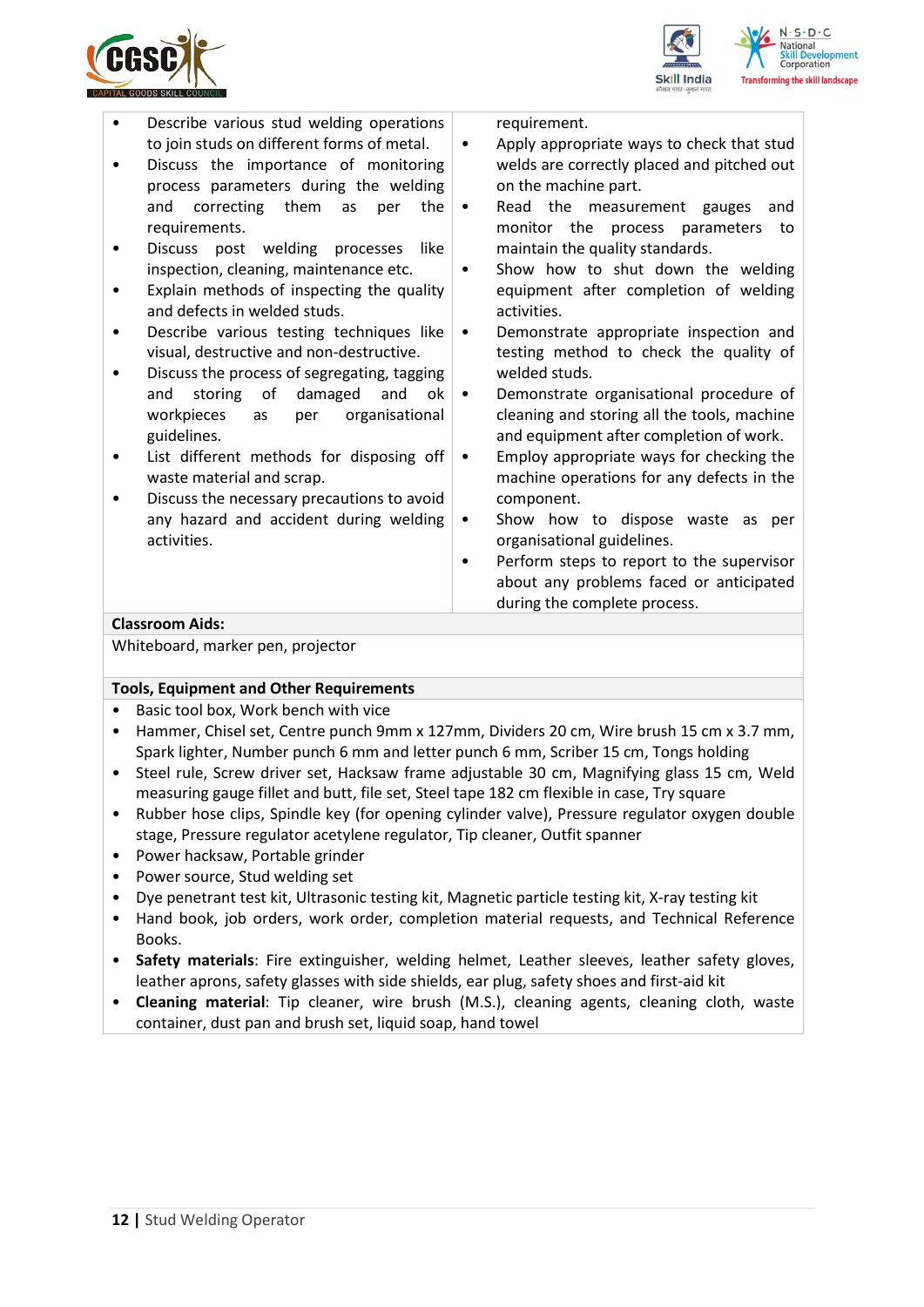



# **Annexure**

# <span id="page-12-0"></span>**Trainer Requirements**

| <b>Trainer Prerequisites</b>  |                |                                               |                       |              |                            |                |
|-------------------------------|----------------|-----------------------------------------------|-----------------------|--------------|----------------------------|----------------|
| <b>Minimum</b><br>Educational | Specialization | <b>Relevant Industry</b><br><b>Experience</b> |                       |              | <b>Training Experience</b> | <b>Remarks</b> |
| Qualification                 |                | Years                                         | <b>Specialization</b> | <b>Years</b> | <b>Specialization</b>      |                |
| Diploma                       | Mechanical     | 4                                             | Welding               | 1            | Welding                    | <b>NA</b>      |
| B.E/B.Tech                    | Mechanical     | 3                                             | Welding               | 1            | Welding                    | <b>NA</b>      |

| <b>Trainer Certification</b>                     |                                |  |  |
|--------------------------------------------------|--------------------------------|--|--|
| <b>Domain Certification</b>                      | <b>Platform Certification</b>  |  |  |
| "Stud Welding Operator, CSC/Q0210, version 2.0". | "Trainer, MEP/Q2601 v1.0"      |  |  |
| Minimum accepted score is 80%.                   | Minimum accepted score is 80%. |  |  |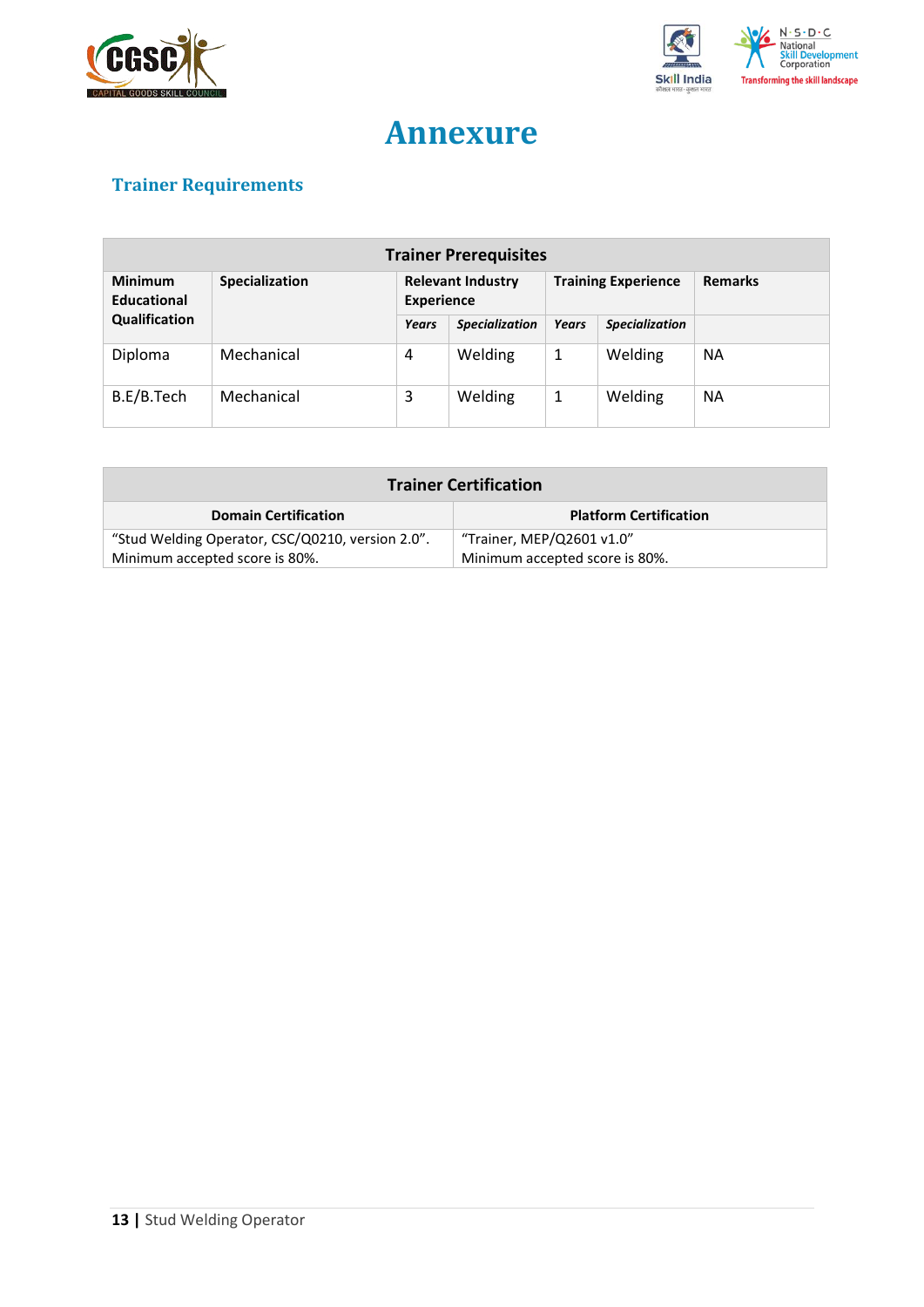

### <span id="page-13-0"></span>Assessor Requirements



| <b>Assessor Prerequisites</b>        |                       |                                               |                       |                   |                            |                |
|--------------------------------------|-----------------------|-----------------------------------------------|-----------------------|-------------------|----------------------------|----------------|
| <b>Minimum</b><br><b>Educational</b> | <b>Specialization</b> | <b>Relevant Industry</b><br><b>Experience</b> |                       | <b>Experience</b> | <b>Training/Assessment</b> | <b>Remarks</b> |
| Qualification                        |                       | Years                                         | <b>Specialization</b> | Years             | <b>Specialization</b>      |                |
| Diploma                              | Mechanical            | 4                                             | Welding               | 1                 | Welding                    | <b>NA</b>      |
| B.E/B.Tech                           | Mechanical            | 3                                             | Welding               | 1                 | Welding                    | <b>NA</b>      |

| <b>Assessor Certification</b>                                    |                               |  |  |
|------------------------------------------------------------------|-------------------------------|--|--|
| <b>Domain Certification</b>                                      | <b>Platform Certification</b> |  |  |
| "Stud Welding Operator, CSC/Q0210, version 2.0".                 | "Assessor; MEP/Q2701 v1.0"    |  |  |
| Minimum accepted score is 80%.<br>Minimum accepted score is 80%. |                               |  |  |

*`*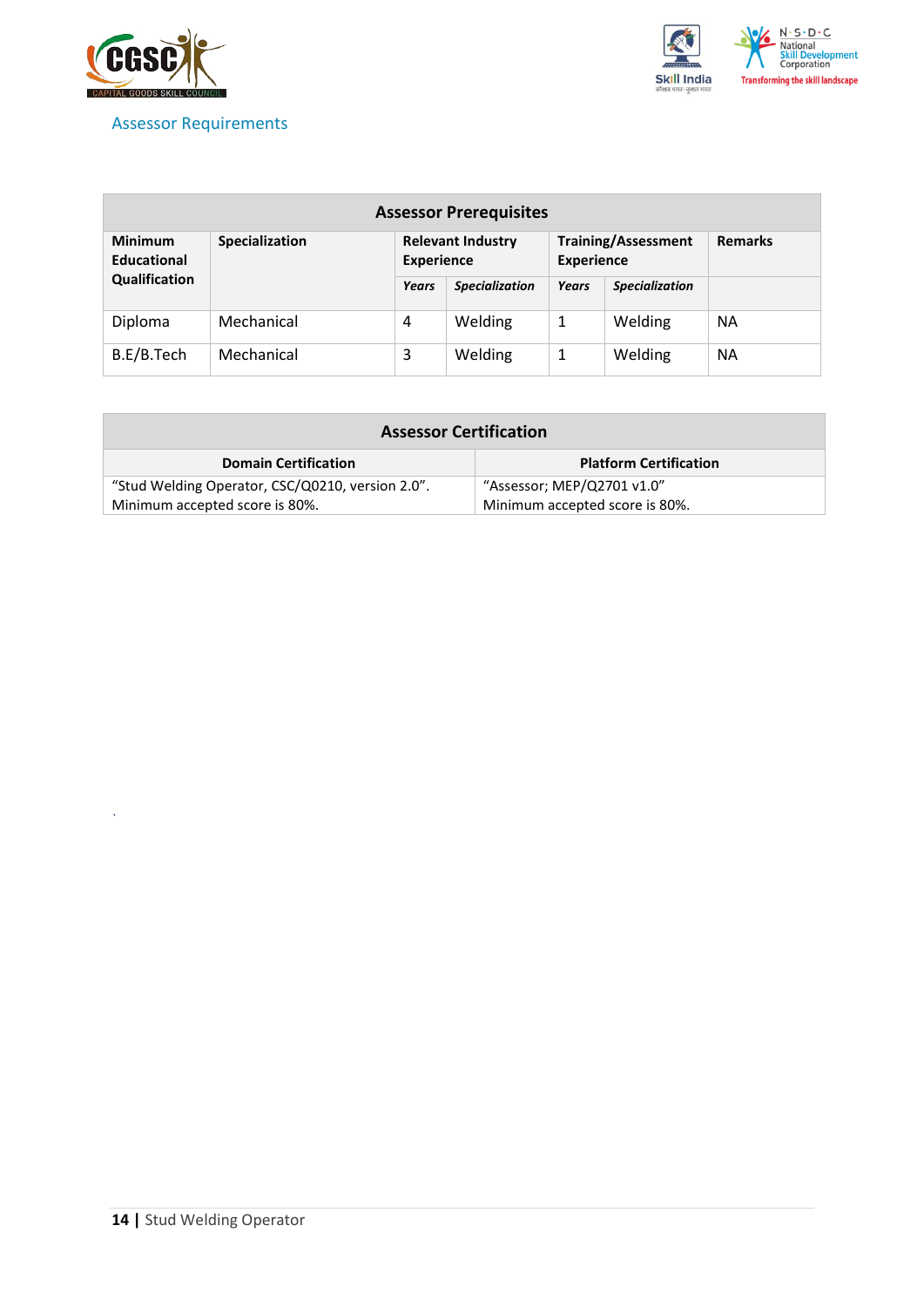



### <span id="page-14-0"></span>**Assessment Strategy**

- 1. Assessment System Overview:
	- Batches assigned to the assessment agencies for conducting the assessment on SDMS/SIP or email
	- Assessment agencies send the assessment confirmation to VTP/TC looping SSC
	- Assessment agency deploys the ToA certified Assessor for executing the assessment
	- SSC monitors the assessment process & records
- 2. Testing Environment:
	- Confirm that the centre is available at the same address as mentioned on SDMS or SIP
	- Check the duration of the training.
	- Check the Assessment Start and End time to be as 10 a.m. and 5 p.m.
	- If the batch size is more than 30, then there should be 2 Assessors.
	- Check that the allotted time to the candidates to complete Theory & Practical Assessment is correct.
	- Check the mode of assessment—Online (TAB/Computer) or Offline (OMR/PP).
	- Confirm the number of TABs on the ground are correct to execute the Assessment smoothly.
	- Check the availability of the Lab Equipment for the particular Job Role.
- 3. Assessment Quality Assurance levels / Framework:
	- Question papers created by the Subject Matter Experts (SME)
	- Question papers created by the SME verified by the other subject Matter Experts
	- Questions are mapped with NOS and PC
	- Question papers are prepared considering that level 1 to 3 are for the unskilled & semi-skilled individuals, and level 4 and above are for the skilled, supervisor & higher management
	- Assessor must be ToA certified & trainer must be ToT Certified
	- Assessment agency must follow the assessment guidelines to conduct the assessment
- 4. Types of evidence or evidence-gathering protocol:
	- Time-stamped & geotagged reporting of the assessor from assessment location
	- Centre photographs with signboards and scheme specific branding
	- Biometric or manual attendance sheet (stamped by TP) of the trainees during the training period
	- Time-stamped & geotagged assessment (Theory + Viva + Practical) photographs & videos
- 5. Method of verification or validation:
	- Surprise visit to the assessment location
	- Random audit of the batch
	- Random audit of any candidate
- 6. Method for assessment documentation, archiving, and access
	- Hard copies of the documents are stored
	- Soft copies of the documents & photographs of the assessment are uploaded / accessed from Cloud Storage
	- Soft copies of the documents & photographs of the assessment are stored in the Hard Drives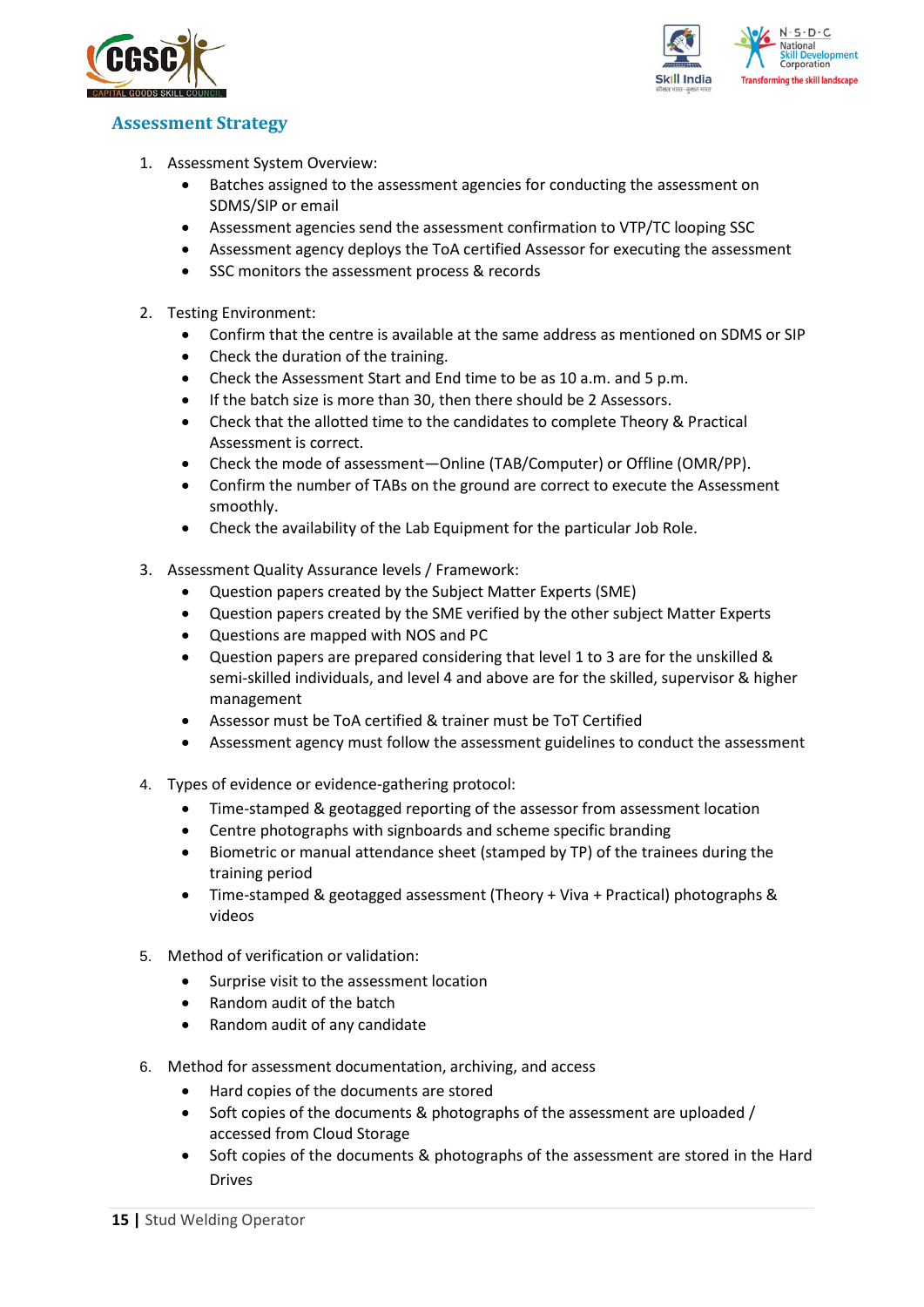

## <span id="page-15-0"></span>**References**



## <span id="page-15-1"></span>**Glossary**

| <b>Term</b>                            | <b>Description</b>                                                                                                                                                                                                                                                                                                                            |
|----------------------------------------|-----------------------------------------------------------------------------------------------------------------------------------------------------------------------------------------------------------------------------------------------------------------------------------------------------------------------------------------------|
| <b>Declarative</b><br><b>Knowledge</b> | Declarative knowledge refers to facts, concepts and principles that need to<br>be known and/or understood in order to accomplish a task or to solve a<br>problem.                                                                                                                                                                             |
| <b>Key Learning</b><br><b>Outcome</b>  | Key learning outcome is the statement of what a learner needs to know,<br>understand and be able to do in order to achieve the terminal outcomes. A<br>set of key learning outcomes will make up the training outcomes. Training<br>outcome is specified in terms of knowledge, understanding (theory) and<br>skills (practical application). |
| (M) TLO                                | On-the-job training (Mandatory); trainees are mandated to complete<br>specified hours of training on site                                                                                                                                                                                                                                     |
| OJT (R)                                | On-the-job training (Recommended); trainees are recommended the<br>specified hours of training on site                                                                                                                                                                                                                                        |
| <b>Procedural</b><br><b>Knowledge</b>  | Procedural knowledge addresses how to do something, or how to perform a<br>task. It is the ability to work, or produce a tangible work output by applying                                                                                                                                                                                     |
|                                        | cognitive, affective or psychomotor skills.                                                                                                                                                                                                                                                                                                   |
| <b>Training Outcome</b>                | Training outcome is a statement of what a learner will know, understand<br>and be able to do upon the completion of the training.                                                                                                                                                                                                             |
| <b>Terminal Outcome</b>                | Terminal outcome is a statement of what a learner will know, understand<br>and be able to do upon the completion of a module. A set of terminal<br>outcomes help to achieve the training outcome.                                                                                                                                             |